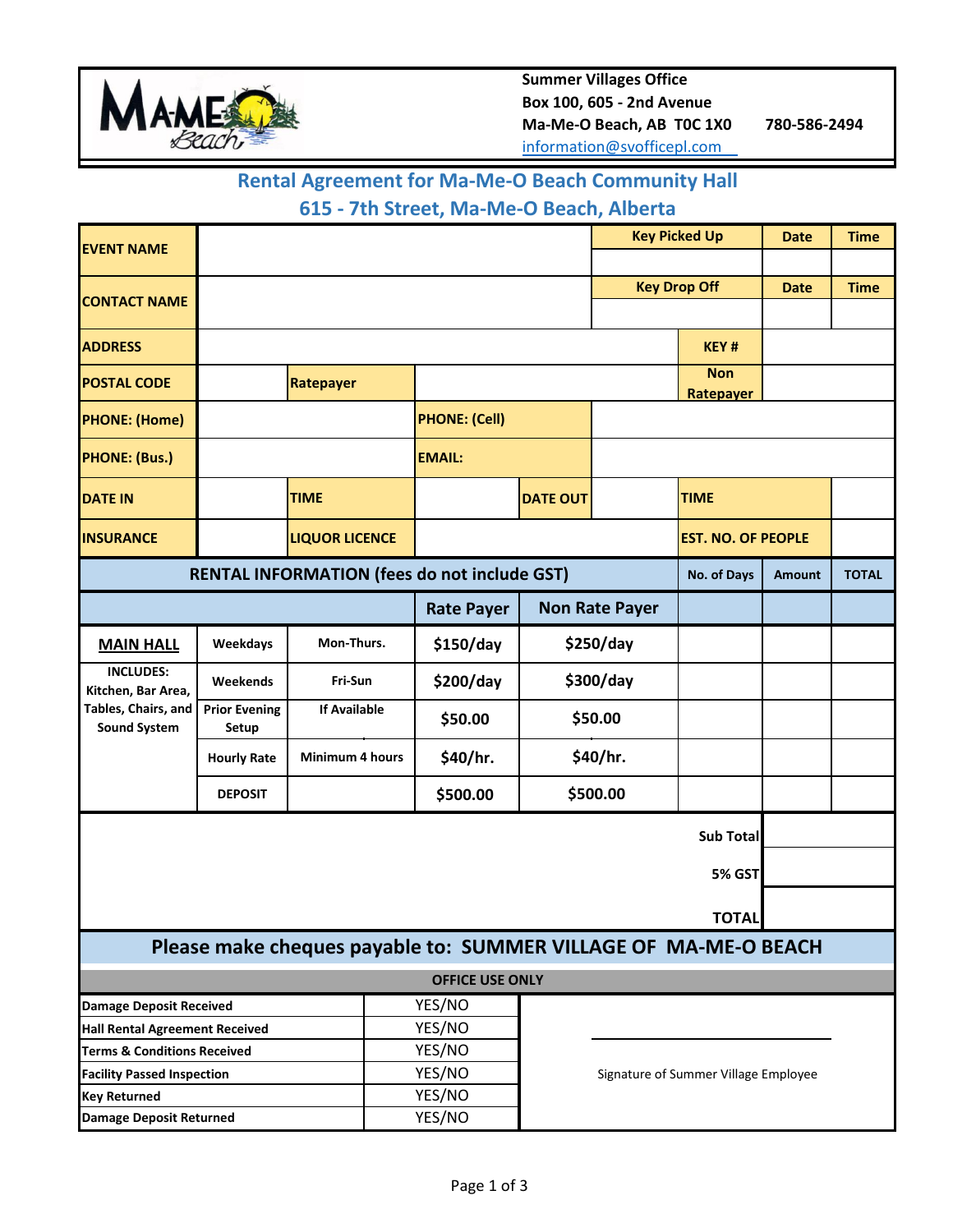### **TERMS & CONDITIONS**

| THE SUMMER VILLAGE OF MA-ME-O BEACH WILL ACCEPT NO LIABILITY                                                                                                                                                                                                                                                                                                                   |         |  |  |  |  |
|--------------------------------------------------------------------------------------------------------------------------------------------------------------------------------------------------------------------------------------------------------------------------------------------------------------------------------------------------------------------------------|---------|--|--|--|--|
| 6. The Renter is responsible for any damage to the Hall made by any person attending the function.<br>Should the damage deposit be insufficient to cover the repairs, the Renter agrees to pay the difference.                                                                                                                                                                 |         |  |  |  |  |
| 5. The Renter is responsible for cleaning the hall following the function. The attached Event Checklist mut<br>be completed and returned to the Summer Villages Office, 605 - 2nd Avenue, Ma-Me-O Beach. Cleaning<br>fees of \$50.00 per hour will be charged and deducted from the damage deposit for any cleaning not<br>completed by the Renter as per the Event Checklist. |         |  |  |  |  |
| 4. Renters serving alcoholic beverages will be responsible for obtaining a liquor license and for obtaining<br>Third Party Liquor Liability or General Liability insurance. The liquor license must be posted at the bar.                                                                                                                                                      |         |  |  |  |  |
| 3. The rental fee is due at time of booking. The rental fee is non-refundable unless the Hall is cancelled in<br>writing one month prior to the function.                                                                                                                                                                                                                      |         |  |  |  |  |
| 2. The \$500.0 damage deposit is due at the time of booking. The damage deposit will be deposited<br>immediately. The deposit will be refunded within 14 days from the date of inspection (less any charges<br>that have been incurred for cleaning, damages, etc.)                                                                                                            |         |  |  |  |  |
| 1. The Renter agrees to the responsibilities as set out in the attached Community Hall Rental Policy #11-<br>2003 and Amendments thereto.                                                                                                                                                                                                                                      |         |  |  |  |  |
|                                                                                                                                                                                                                                                                                                                                                                                | Initial |  |  |  |  |

I/We, in consideration of being allowed to rent the Ma-Me-O Beach Community Hall, forever release and discharge the SUMMER VILLAGE OF MA-ME-O BEACH, its' employees, agents or representatives from any and all claims, demands, liabilities, losses, costs, expenses, actions and manner of actions; pertaining to or resulting from your rental of the Ma-Me-O Beach Community Hall, whether caused by negligence, gross negligence or reckless and wanton misconduct; and

Forever indemnify and save the SUMMER VILLAGE OF MA-ME-O BEACH harmless for any and all damages, loses, costs, expenses, liabilities, claims, demands, actions, or manner of actions, which the SUMMER VILLAGE OF MA-ME-O BEACH or any third party may suffer or incur as a result of entering and performing this Rental Agreement of the Ma-Me-O Beach Community Hall.

I have read and accepted the above-mentioned Terms and Conditions.

Name (print) Signature

Date